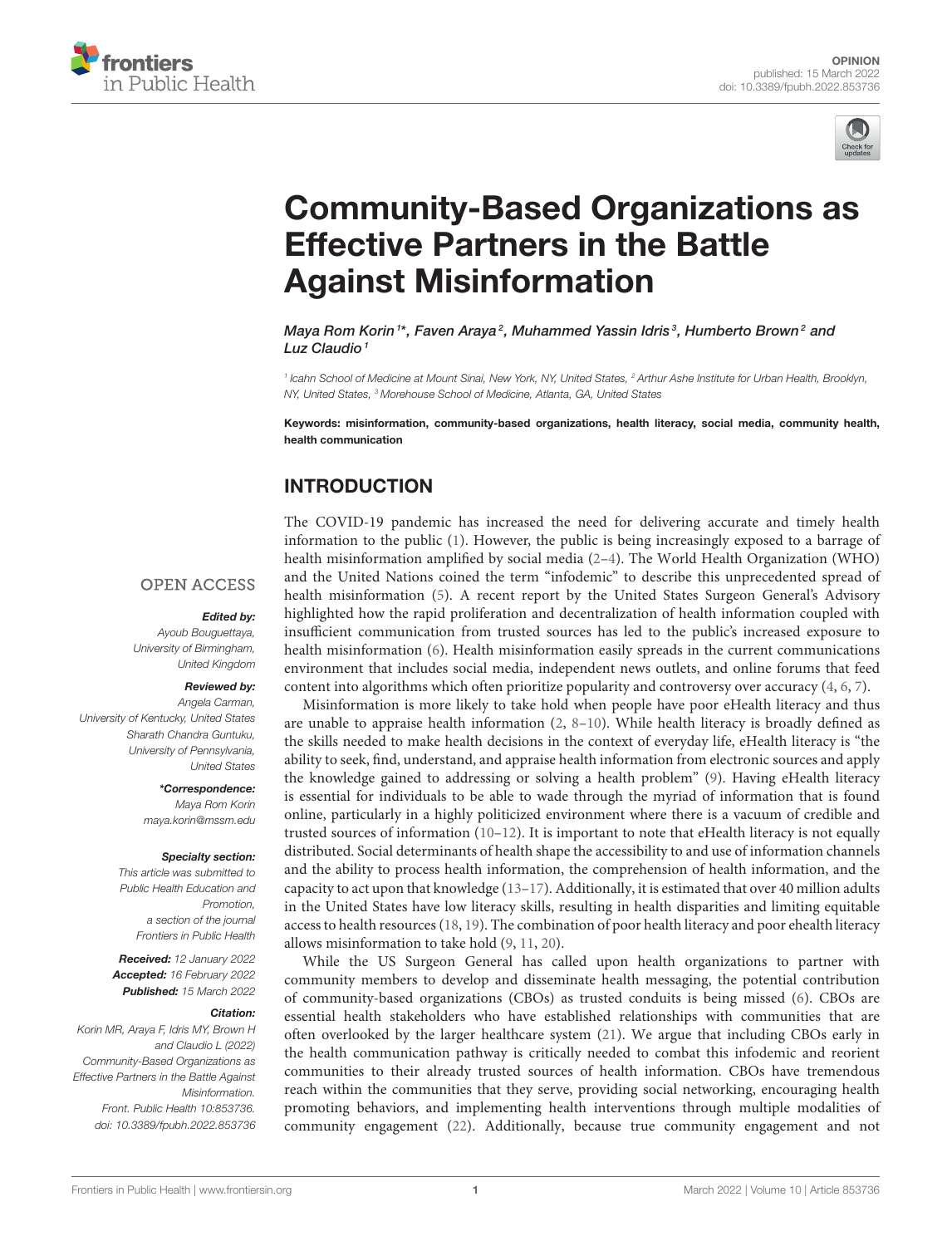simply community outreach is needed to gain the trust of marginalized populations, CBOs have a distinct advantage as they are already embedded within the fabric of the community.

## COMMUNITY BASED ORGANIZATIONS: INTEGRAL FOR THE HEALTH COMMUNICATION CYCLE

CBOs can be exceptionally effective in health communication and health promotion planning because they are rich with social capital [\(22–](#page-2-17)[24\)](#page-2-18). Having social capital uniquely positions CBOs to identify the social networks and normative behavior within a community, particularly during a public health emergency [\(25,](#page-2-19) [26\)](#page-3-0). This understanding is essential to implement an effective health communication strategy and combating misinformation.

The Health Communication Cycle typically involves four phases: Planning, Developing, Implementing, and Evaluating [\(27\)](#page-3-1). While in theory the Health Communication Cycle encourages involving the community in testing health communication materials and helping in the dissemination phase [\(28\)](#page-3-2), the role of CBOs is usually limited to community outreach. Instead of this, we recommend that CBOs be closely integrated even before the four stages of the health communication process. A first step, before planning a health communication project, government or academic health agencies should identify CBOs that are well-integrated in the communities to be served. Public health workers should approach CBOs that are already working in health-related issues that affect the relevant populations. The focus of their programming and services should already be serving the population that is of interest for the research study or intervention, thus the work should fit seamlessly into their interests. Importantly, partnerships with CBOs should not be done in a post-hoc fashion but should exist before health communication needs arise.

Once partner CBOs have been identified and clear collaborative common goals have been established, then it is important to integrate CBOs into the Planning Phase of the project. Their early involvement in the planning phase should include analyzing the problem, setting the intervention strategy, deciding on the population to be served, and co-creating health communication content. Partnering CBOs are needed to properly identify the health concerns of the community, so that ineffective content is not developed that shows additional mistrust in the source. Planning efforts need to be collaborative from the beginning, from setting an initial agenda to coownership of all health communication materials and tools created. CBOs should be involved in creating the agenda and all aspects of planning instead of being used to approve a preliminary plan. Our recommendation is that Planning Phase meetings with CBOs should start on a blank page onto which CBOs and public health workers have equal say from the very beginning of the process.

In the Development Phase of the Health Communication Cycle, CBOs expertise and nuanced understanding of their constituents ensures that information is created in a way that meets the health literacy needs of the communities and

that is culturally appropriate. Recent communications around vaccination often failed to reach communities that were impacted most by COVID-19 because the messages developed lacked cultural sensitivity, linguistic nuance, and the involvement of trusted messengers. For example, messaging created by local health authorities that targeted the Afro-Caribbean community in Brooklyn was not appropriately translated and did not consider the diversity within this unique community. This communication campaign led to fragmented efforts that failed to reach the communities most in need of the information.

The Implementation Phase of the Health Communication Cycle involves preparing and distributing information to the population to be served. The role of CBOs in this phase can include disseminating health information through the appropriate existing channels. In this rapidly changing digital landscape, communities need to be reached in whatever medium is already most accessible to them, whether that be text messaging, email, or social media platforms. CBOs have a distinct advantage, as they are equipped with local knowledge, expertise, and trusted relationships to determine the best means of communication with their constituents leading to more efficacious health communication strategies [\(22,](#page-2-17) [29,](#page-3-3) [30\)](#page-3-4). As such, the partnership should include community leaders that are seen as trusted messengers. For example, recognizing a unique relationship amongst members of their community, Arthur Ashe Institute for Urban Health partners with barbers and hair stylists to relay health related messages around COVID-19 to their patrons. This kind of health communication dissemination can only take place if well-established CBOs are included in all aspects of health communication efforts. Additionally, co-ownership of health communication materials ensures that CBOs have the resources, interest, and investment to adequately address the established common goal.

Finally, in the Evaluation Phase, CBOs should have a connection with community members that allows for a productive feedback loop to evaluate the effectiveness of the communication and identify changing community concerns to inform future messaging. CBOs bring the perspective of the on-the-ground experiences that inform appropriate evaluation measures/metrics that capture the health communication interventions scope, reach and effectiveness [\(22,](#page-2-17) [31\)](#page-3-5). Elements of evaluation and measures of success need to be co-defined with CBOs during the Planning Phase of the project. This is important, as health authorities and academic researchers may have different ideas of what constitutes a successful communication campaign. For example, scientific publication may be an important metric of success, especially for academics. If scientific publication is a goal, it is important that partner CBOs participate in the authorship process. In the instance of the current publication, both the academics and community leaders shared responsibility and co-authorship.

### **CONCLUSION**

In the dynamic fast-changing pandemic environment we currently inhabit, misinformation has real-world effects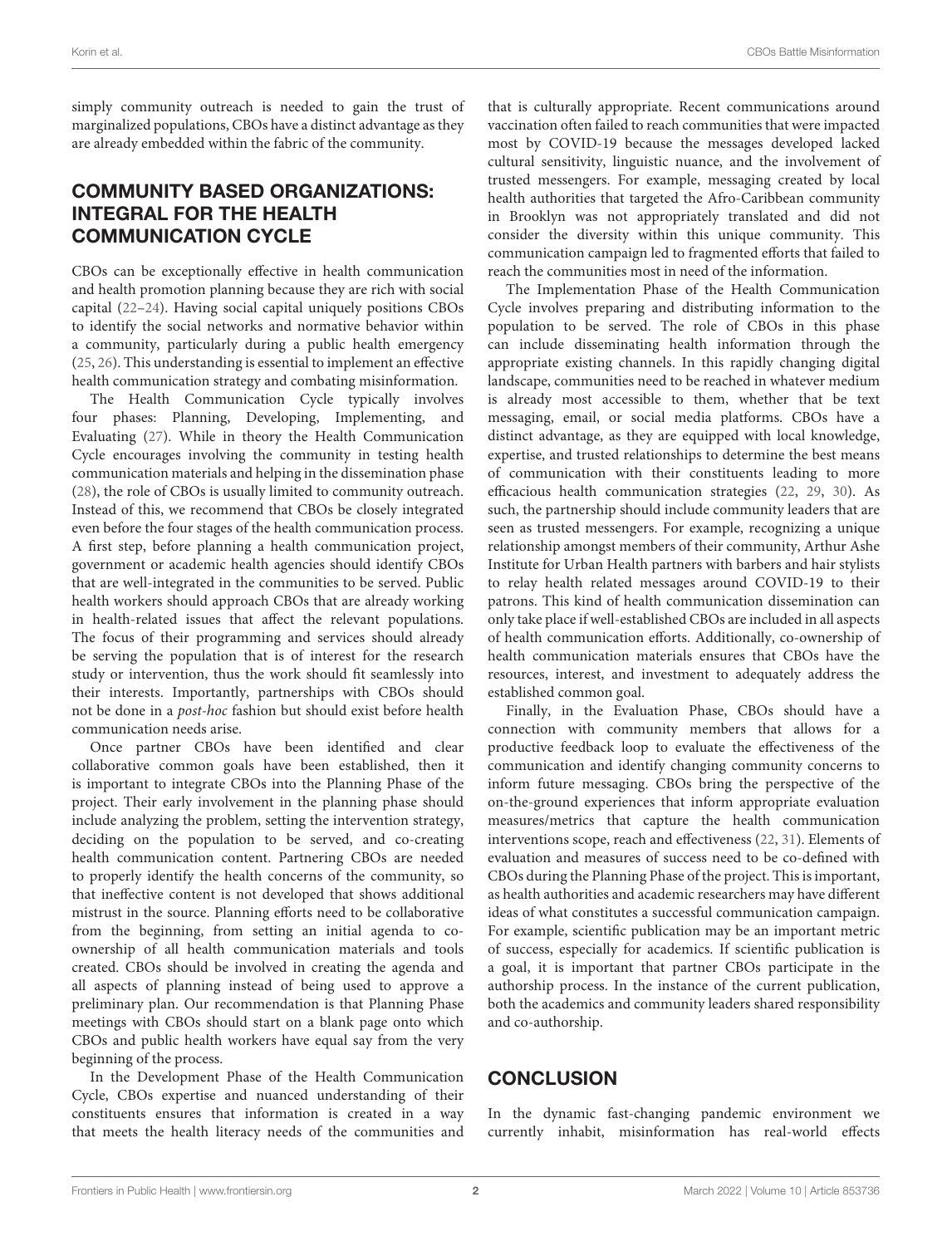on population health. The traditional means of health communication placed trusted intermediaries between information creating sources and information receivers. Our current communication landscape removes these intermediaries, allowing for misinformation to proliferate. Part of the problem has been that health information created and disseminated by public health organizations is not often tailored to the needs of those at highest risk, deepening gaps in health disparities and furthering mistrust and skepticism.

While public health authorities sometimes engage CBOs for community outreach, they miss opportunities to leverage the inroads of trust that CBOs have formed in their communities to meaningfully engage in all phases of the Health Communication Cycle. Understanding what information is needed, creating messaging that is appropriate and relevant, and disseminating information in whatever means works best are essential steps in battling the infodemic. CBOs are trusted entities that are deeply embedded within the communities they serve and have a nuanced understanding of their constituents that is essential to combating misinformation. Trust, a fundamental principle

### **REFERENCES**

- <span id="page-2-0"></span>1. Mian A, Khan S. Coronavirus: the spread of misinformation. BMC Med. (2020) 18:89. doi: [10.1186/s12916-020-01556-3](https://doi.org/10.1186/s12916-020-01556-3)
- <span id="page-2-1"></span>2. Rodgers K, Massac N. Misinformation: a threat to the public's health and the public health system. J Public Heal Manag Pract. (2020) 26:294– 6. doi: [10.1097/PHH.0000000000001163](https://doi.org/10.1097/PHH.0000000000001163)
- 3. Southwell BG, Niederdeppe J, Cappella JN, Gaysynsky A, Kelley DE, Oh A, et al. Misinformation as a misunderstood challenge to public health. Am J Prev Med. (2019) 57:282–5. doi: [10.1016/j.amepre.2019.03.009](https://doi.org/10.1016/j.amepre.2019.03.009)
- <span id="page-2-2"></span>4. Chou WYS, Oh A, Klein W. Addressing health-related misinformation on social media. JAMA. (2018) 320:2417–8. doi: [10.1001/jama.2018.16865](https://doi.org/10.1001/jama.2018.16865)
- <span id="page-2-3"></span>5. World Health Organization (WHO). WHO Public Health Research Agenda for Managing Infodemics. Vol. 1. Geneva: Public Health (2021).
- <span id="page-2-4"></span>6. Office of the Surgeon General (OSG). Confronting Health Misinformation: The U.S. Surgeon General's Advisory on Building a Healthy Information Environment. Washington, DC: US Department of Health and Human Services (2021).
- <span id="page-2-5"></span>7. Chou W-YS, Gaysynsky A, Cappella JN. Where we go from here: health misinformation on social media. Am J Public Health. (2020) 110(Suppl. 3):S273. doi: [10.2105/AJPH.2020.305905](https://doi.org/10.2105/AJPH.2020.305905)
- <span id="page-2-6"></span>8. Chong YY, Cheng HY, Chan HYL, Chien WT, Wong SYS. COVID-19 pandemic, infodemic and the role of eHealth literacy. Int J Nurs Stud. (2020) 108:103644. doi: [10.1016/j.ijnurstu.2020.103644](https://doi.org/10.1016/j.ijnurstu.2020.103644)
- <span id="page-2-8"></span>9. Norman CD, Skinner HA. eHealth literacy: essential skills for consumer health in a networked world. J Med Internet Res. (2006) 8:e506. doi: [10.2196/jmir.8.2.e9](https://doi.org/10.2196/jmir.8.2.e9)
- <span id="page-2-7"></span>10. Diviani N, van den Putte B, Meppelink CS, van Weert JCM. Exploring the role of health literacy in the evaluation of online health information: insights from a mixed-methods study. Patient Educ Couns. (2016) 99:1017– 25. doi: [10.1016/j.pec.2016.01.007](https://doi.org/10.1016/j.pec.2016.01.007)
- <span id="page-2-14"></span>11. Kim H, Xie B. Health literacy in the eHealth era: a systematic review of the literature. Patient Educ Counsel. (2017) 100:1073– 82. doi: [10.1016/j.pec.2017.01.015](https://doi.org/10.1016/j.pec.2017.01.015)
- <span id="page-2-9"></span>12. Pian W, Chi J, Ma F. The causes, impacts and countermeasures of COVID-19 "Infodemic": a systematic review using narrative synthesis. Inf Process Manag. (2021) 58:102713. doi: [10.1016/j.ipm.2021.102713](https://doi.org/10.1016/j.ipm.2021.102713)
- <span id="page-2-10"></span>13. Philbin MM, Parish C, Pereyra M, Feaster DJ, Cohen M, Wingood G, et al. Health disparities and the digital divide: the relationship between communication inequalities and quality of life among women in a nationwide

in relationship building, is a unique and intangible factor at the core of CBOs that positions them well to play an active role in the health communication cycle fostering health equity and promoting equal opportunity to health. Thus, to effectively communicate and fight against health misinformation, particularly in populations with deep-seated mistrust or poor health literacy, we must include and engage CBOs in all facets of health communication.

## AUTHOR CONTRIBUTIONS

MK led the writing of the manuscript. MI, LC, and FA contributed both in writing and editorial feedback. HB provided editorial feedback. All authors contributed to the article and approved the submitted version.

### FUNDING

This work was supported by the National Institutes of Health (P30-023515 and R25 HL108857-06).

prospective cohort study in the United States. J Health Commun. (2019) 24:405–12. doi: [10.1080/10810730.2019.1630524](https://doi.org/10.1080/10810730.2019.1630524)

- 14. Neter E, Brainin E. eHealth literacy: extending the digital divide to the realm of health information. J Med Internet Res. (2012) 14:e19. doi: [10.2196/jmir.1619](https://doi.org/10.2196/jmir.1619)
- 15. Lorence DP, Park H, Fox S. Racial disparities in health information access: resilience of the digital divide. J Med Syst. (2006) 30:241– 9. doi: [10.1007/s10916-005-9003-y](https://doi.org/10.1007/s10916-005-9003-y)
- 16. Crawford A, Serhal E. Digital health equity and COVID-19: the innovation curve cannot reinforce the social gradient of health. J Med Internet Res. (2020) 22:e19361. doi: [10.2196/19361](https://doi.org/10.2196/19361)
- <span id="page-2-11"></span>17. Smith B, Magnani JW. New technologies, new disparities: the intersection of electronic health and digital health literacy. Int J Cardiol. (2019) 292:280– 2. doi: [10.1016/j.ijcard.2019.05.066](https://doi.org/10.1016/j.ijcard.2019.05.066)
- <span id="page-2-12"></span>18. OECD. OECD Skills Outlook 2013- First Results From the Survey of Adult Skills. OCDE (2013). p. 2014–5. Available online at: [http://www.oecd-ilibrary.](http://www.oecd-ilibrary.org/education/oecd-skills-outlook-2013_9789264204256-en) [org/education/oecd-skills-outlook-2013\\_9789264204256-en](http://www.oecd-ilibrary.org/education/oecd-skills-outlook-2013_9789264204256-en) (accessed Jun 3, 2020).
- <span id="page-2-13"></span>19. Berkman ND, Sheridan SL, Donahue KE, Halpern DJ, Crotty K. Low health literacy and health outcomes: an updated systematic review. Ann Intern Med. (2011) 155:97–107. doi: [10.7326/0003-4819-155-2-201107190-00005](https://doi.org/10.7326/0003-4819-155-2-201107190-00005)
- <span id="page-2-15"></span>20. Chen X, Hay JL, Waters EA, Kiviniemi MT, Biddle C, Schofield E, et al. Health literacy and use and trust in health information. J Health Commun. (2018) 23:724–34. doi: [10.1080/10810730.2018.1511658](https://doi.org/10.1080/10810730.2018.1511658)
- <span id="page-2-16"></span>21. Maar MA, Yeates K, Perkins N, Boesch L, Hua-Stewart D, Liu P, et al. A framework for the study of complex mhealth interventions in diverse cultural settings. JMIR mHealth uHealth. (2017) 5:e47. doi: [10.2196/mhealth.7044](https://doi.org/10.2196/mhealth.7044)
- <span id="page-2-17"></span>22. Ramanadhan S, Galbraith-Gyan K, Revette A, Foti A, James CR, Martinez-Dominguez V, et al. Key considerations for designing capacity-building interventions to support evidence-based programming in underserved communities: a qualitative exploration. Transl Behav Med. (2021) 11:452. doi: [10.1093/tbm/ibz177](https://doi.org/10.1093/tbm/ibz177)
- 23. Ramanadhan S, Mendez SR, Rao M, Viswanath K. Social media use by community-based organizations conducting health promotion: a content analysis. BMC Public Health. (2013) 13:1129. doi: [10.1186/1471-2458-13-1129](https://doi.org/10.1186/1471-2458-13-1129)
- <span id="page-2-18"></span>24. Stephens KK, Rimal RN, Flora JA. Expanding the reach of health campaigns: community organizations as meta-channels for the dissemination of health information. J Health Commun. (2004) 9:97–111. doi: [10.1080/10810730490271557](https://doi.org/10.1080/10810730490271557)
- <span id="page-2-19"></span>25. Gil-Rivas V, Kilmer RP. Building community capacity and fostering disaster resilience. J Clin Psychol. (2016) 72:1318–32. doi: [10.1002/jclp.22281](https://doi.org/10.1002/jclp.22281)